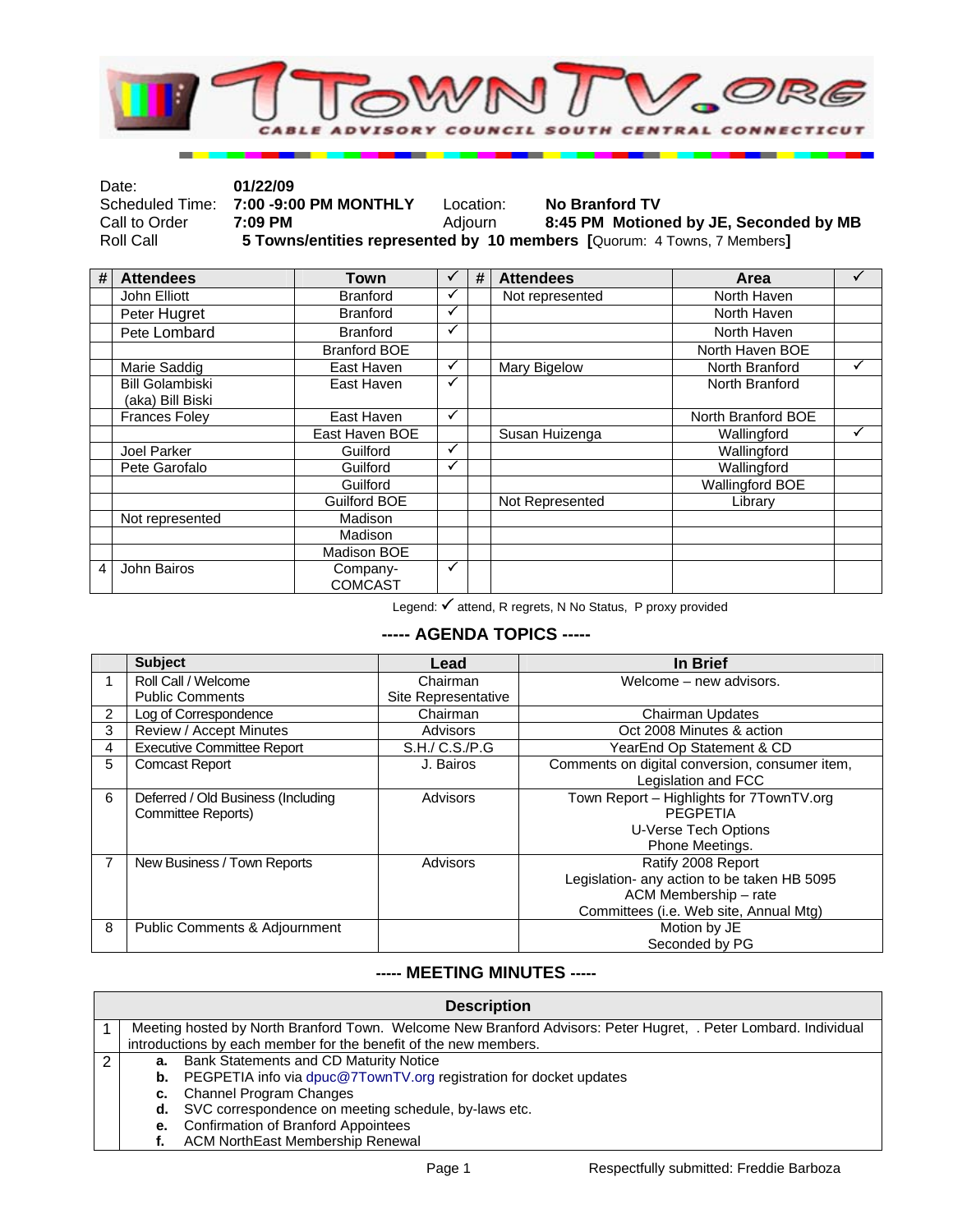

|                | CACSCC 2008 Annual Report Reminder & Submission<br>g.                                                                                                                    |  |  |  |  |
|----------------|--------------------------------------------------------------------------------------------------------------------------------------------------------------------------|--|--|--|--|
| 3              | Hard copies of Oct meeting minutes are available via Website. Reference copy available for review at meeting.<br>а.                                                      |  |  |  |  |
|                | <b>b.</b> Motion to accept by JE. Seconded by MB. Adopted.                                                                                                               |  |  |  |  |
| 4              | Treasurer's report: Year-end statement e-mailed by treasurer.<br>а.                                                                                                      |  |  |  |  |
|                | Chairman defer to old new business discussions.<br>b.                                                                                                                    |  |  |  |  |
|                | No reports from Secretary. Need for new members' contact information identified.<br>с.                                                                                   |  |  |  |  |
| 5              | Comments on digital conversion, consumer item, Legislation and FCC                                                                                                       |  |  |  |  |
|                | Pilot program for digital conversion in North Carolina did not do well and conversion may be moved to                                                                    |  |  |  |  |
|                | 06/12/09.<br>Comcast is making presentations at Senior centers regarding the conversion<br>$\bullet$                                                                     |  |  |  |  |
|                | AT&T is doing aggressive sales, but with little customer service.<br>$\bullet$                                                                                           |  |  |  |  |
|                |                                                                                                                                                                          |  |  |  |  |
|                |                                                                                                                                                                          |  |  |  |  |
|                |                                                                                                                                                                          |  |  |  |  |
| 6              | Town Reports-Highlights for 7TownTV.org Advisor Action item                                                                                                              |  |  |  |  |
|                |                                                                                                                                                                          |  |  |  |  |
|                | PEGPETIA: Updates for region are on 7TownTV.org in detail via link http://www.7towntv.org/7Town_PEGPETIA.pdf.                                                            |  |  |  |  |
|                | Awards by town are Wallingford \$79,491 - East Haven \$52,706, Branford \$43,181, North Haven \$60,500. No<br>applications submitted for No. Branford, Guilford, Madison |  |  |  |  |
|                |                                                                                                                                                                          |  |  |  |  |
|                | U-Verse Tech Options: Comparison of VBrick and Digital Rapids was a planned resource to be prepared for local                                                            |  |  |  |  |
|                | PEGS. Document prepared by DiscoverVideo LLC a VBrick company was reviewed by advisors. The addition of                                                                  |  |  |  |  |
|                | contact information was requested. Prep for distribution was identified as Action Item. Other U-verse updates:                                                           |  |  |  |  |
|                | Meeting Schedule for Statewide Video Council on 7TownTV.org. Question about Leased locations and ATT hard-line                                                           |  |  |  |  |
|                | issues was asked at SVC Meeting but not captured as actionable item in minutes. Written follow-up pursued.                                                               |  |  |  |  |
|                | 2009 CACSCC Meeting Schedule: Review (Phone Meetings) There are no planned telephone meetings. Telephone                                                                 |  |  |  |  |
|                | will be a bad weather meeting option. March Meeting approved for No. Branford Town Hall                                                                                  |  |  |  |  |
| $\overline{7}$ | a. CACSCC 2008 Report was prepared by Exec Committee and his on the home page of the 7TownTv.org. The                                                                    |  |  |  |  |
|                | advisors decided there was no reason to ratify as the document includes previously approved minutes and the Financial                                                    |  |  |  |  |
|                | Statement approved at this meeting. not to ratify the                                                                                                                    |  |  |  |  |
|                | b. Legislation- should action to be taken related to HB 5095                                                                                                             |  |  |  |  |
|                | The grant program for equipment upgrades created with legislation last year - PEGPETIA will have funds to be                                                             |  |  |  |  |
|                | discontinued if passed as is via HB5095 per Sec. 19. (Effective from passage) Notwithstanding the provisions of                                                          |  |  |  |  |
|                | section 16-331cc of the general statutes, the sum of \$2,000,000 shall be transferred from the public, educational and                                                   |  |  |  |  |
|                | governmental programming and education technology investment account and credited to the resources of the General                                                        |  |  |  |  |
|                | Fund for the fiscal year ending June 30, 2009                                                                                                                            |  |  |  |  |
|                | c. ACM Membership - discussed and motion made and acted upon.                                                                                                            |  |  |  |  |
|                |                                                                                                                                                                          |  |  |  |  |
|                | d. Committees (i.e. Web site, Annual Mtg): No Committee was established.                                                                                                 |  |  |  |  |
|                | e. Update on Google Video which had been documented by FF as possible venue for Internet Distribution of                                                                 |  |  |  |  |
|                | Government Meetings. Existing Videos will remain published but Google has discontinued support of this resource<br>which was only more than 10 minute.                   |  |  |  |  |
|                |                                                                                                                                                                          |  |  |  |  |
|                | 7TownTV.org does not have capacity for long videos but PEGS and producers can submit video that represents PEG                                                           |  |  |  |  |
|                | news or includes How to information.                                                                                                                                     |  |  |  |  |
|                |                                                                                                                                                                          |  |  |  |  |
| 8              | No public comments. Adjourn at 8:45 pm                                                                                                                                   |  |  |  |  |
|                |                                                                                                                                                                          |  |  |  |  |

## **----- MOTIONS / ACTION ITEMS -----**

| <b>Business</b> | <b>Motion</b>                | Bv             | Vote                 |
|-----------------|------------------------------|----------------|----------------------|
| <b>OLD</b>      | To adopt October Minutes     | JE             | Passed               |
|                 |                              | $2^{nd}$ by MB | Abstained all not in |
|                 |                              |                | attendance in Oct.   |
| <b>OLD</b>      | To adopt Financial Statement |                | Unanimous - Passed   |
|                 |                              | $2^{nd}$ by MS |                      |